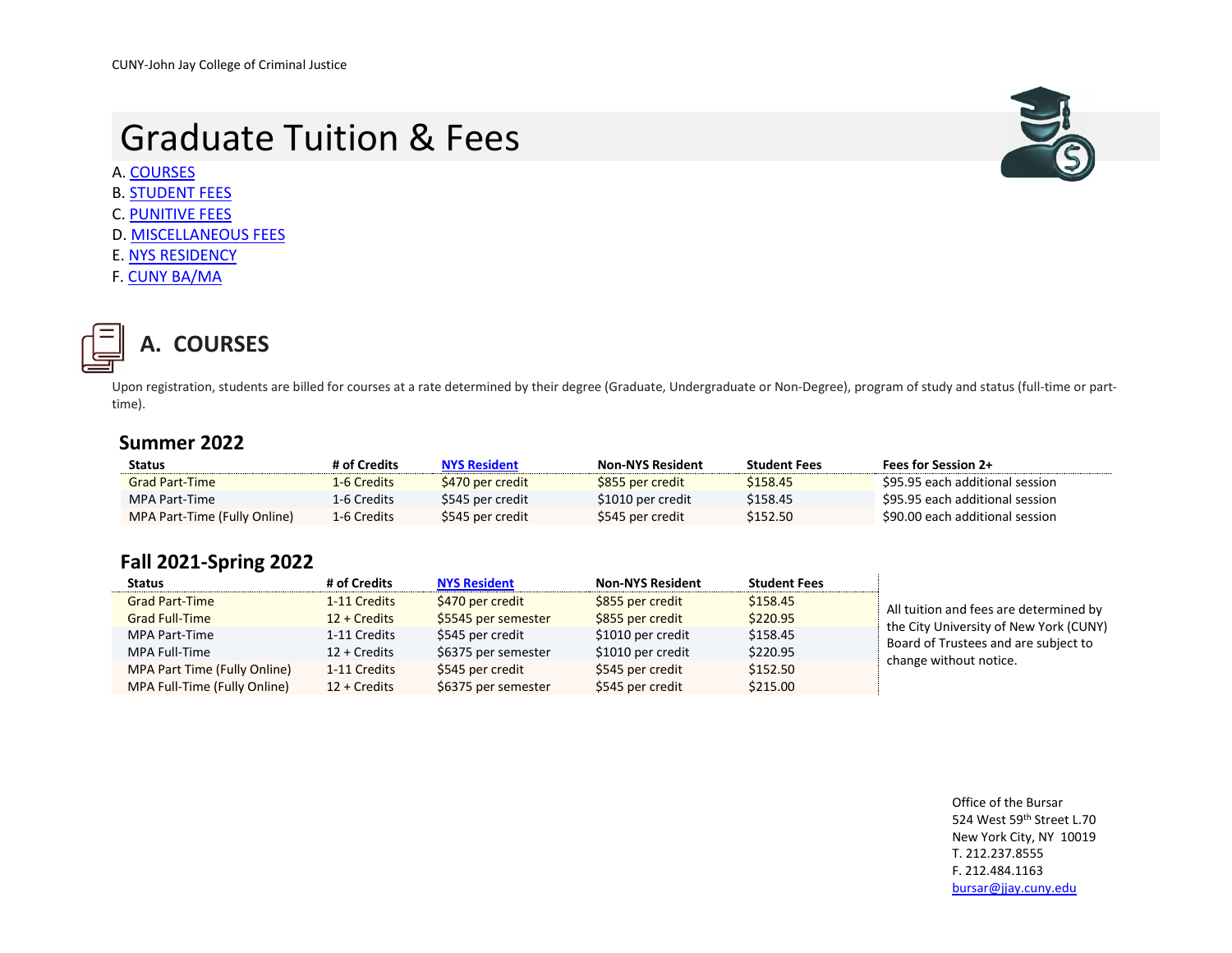#### **Summer 2021**

| <b>Status</b>                | # of Credits | <b>NYS Resident</b> | <b>Non-NYS Resident</b> | <b>Student Fees</b> | <b>Fees for Session 2+</b>      |
|------------------------------|--------------|---------------------|-------------------------|---------------------|---------------------------------|
| <b>Grad Part-Time</b>        | 1-6 Credits  | \$470 per credit    | \$855 per credit        | \$158.45            | \$95.95 each additional session |
| MPA Part-Time                | 1-6 Credits  | \$545 per credit    | \$1010 per credit       | \$158.45            | \$95.95 each additional session |
| MPA Part-Time (Fully Online) | 1-6 Credits  | \$545 per credit    | \$545 per credit        | \$152.50            | \$90.00 each additional session |

### **Fall 2020-Spring 2021**

| <b>Status</b>                | # of Credits    | <b>NYS Resident</b> | <b>Non-NYS Resident</b> | <b>Student Fees</b> |                                        |
|------------------------------|-----------------|---------------------|-------------------------|---------------------|----------------------------------------|
| <b>Grad Part-Time</b>        | 1-11 Credits    | \$470 per credit    | \$855 per credit        | \$158.45            | All tuition and fees are determined by |
| <b>Grad Full-Time</b>        | $12 + C$ redits | \$5545 per semester | \$855 per credit        | \$220.95            | the City University of New York (CUNY) |
| MPA Part-Time                | 1-11 Credits    | \$545 per credit    | \$1010 per credit       | \$158.45            | Board of Trustees and are subject to   |
| MPA Full-Time                | 12 + Credits    | \$6375 per semester | \$1010 per credit       | \$220.95            | change without notice.                 |
| MPA Part Time (Fully Online) | 1-11 Credits    | \$545 per credit    | \$545 per credit        | \$152.50            |                                        |
| MPA Full-Time (Fully Online) | $12 + C$ redits | \$6375 per semester | \$545 per credit        | \$215.00            |                                        |



## <span id="page-1-0"></span>**B. STUDENT FEES**

College specific fees (student activity/infrastructure, technology, consolidated & senate) are billed at rate determined by status (full-time or part-time) and program of study.

| <b>Fees Type</b>                                                         | <b>Graduate</b>                                                                                                                                                                                                                                                                                   |           | <b>MPA</b>       |           |                  | Online                                            |  |
|--------------------------------------------------------------------------|---------------------------------------------------------------------------------------------------------------------------------------------------------------------------------------------------------------------------------------------------------------------------------------------------|-----------|------------------|-----------|------------------|---------------------------------------------------|--|
|                                                                          | <b>Full-Time</b>                                                                                                                                                                                                                                                                                  | Part-Time | <b>Full-Time</b> | Part-Time | <b>Full-Time</b> | Part-Time                                         |  |
| <b>CUNY Consolidated</b>                                                 | \$15                                                                                                                                                                                                                                                                                              | \$15      | \$15             | \$15      | \$15             | \$15                                              |  |
|                                                                          | Covers the external processing of financial aid applications, the immunization program, the job location/development program, system-wide tuition and fee collections by<br>the Office of the University Controller, and the administration of various tests such as the skills assessment tests. |           |                  |           |                  |                                                   |  |
| <b>Student Activity</b>                                                  | \$79.50                                                                                                                                                                                                                                                                                           | \$79.50   | \$79.50          | \$79.50   | \$0.00           | \$0.00                                            |  |
| <b>Infrastructure</b>                                                    | \$0.00                                                                                                                                                                                                                                                                                            | \$0.00    | \$0.00           | \$0.00    | \$75.00          | \$75.00                                           |  |
| Senate                                                                   | \$1.45                                                                                                                                                                                                                                                                                            | \$1.45    | \$1.45           | \$1.45    | \$0.00           | \$0.00                                            |  |
| Covers student government, the Student Center and Student Center events. |                                                                                                                                                                                                                                                                                                   |           |                  |           |                  |                                                   |  |
| <b>Technology</b>                                                        | \$125.00                                                                                                                                                                                                                                                                                          | \$62.50   | \$125.00         | \$62.50   | \$125            | \$62.50                                           |  |
| Covers computer services for students and faculty.                       |                                                                                                                                                                                                                                                                                                   |           |                  |           |                  |                                                   |  |
| <b>Total</b>                                                             | \$220.95                                                                                                                                                                                                                                                                                          | \$158.45  | \$220.95         | \$158.45  | \$215.00         | \$152.50                                          |  |
|                                                                          |                                                                                                                                                                                                                                                                                                   |           |                  |           |                  | Office of the Bursar<br>524 West 59th Street L.70 |  |

524 West 59th Street L.70 New York City, NY 10019 T. 212.237.8555 F. 212.484.1163 [bursar@jjay.cuny.edu](mailto:bursar@jjay.cuny.edu)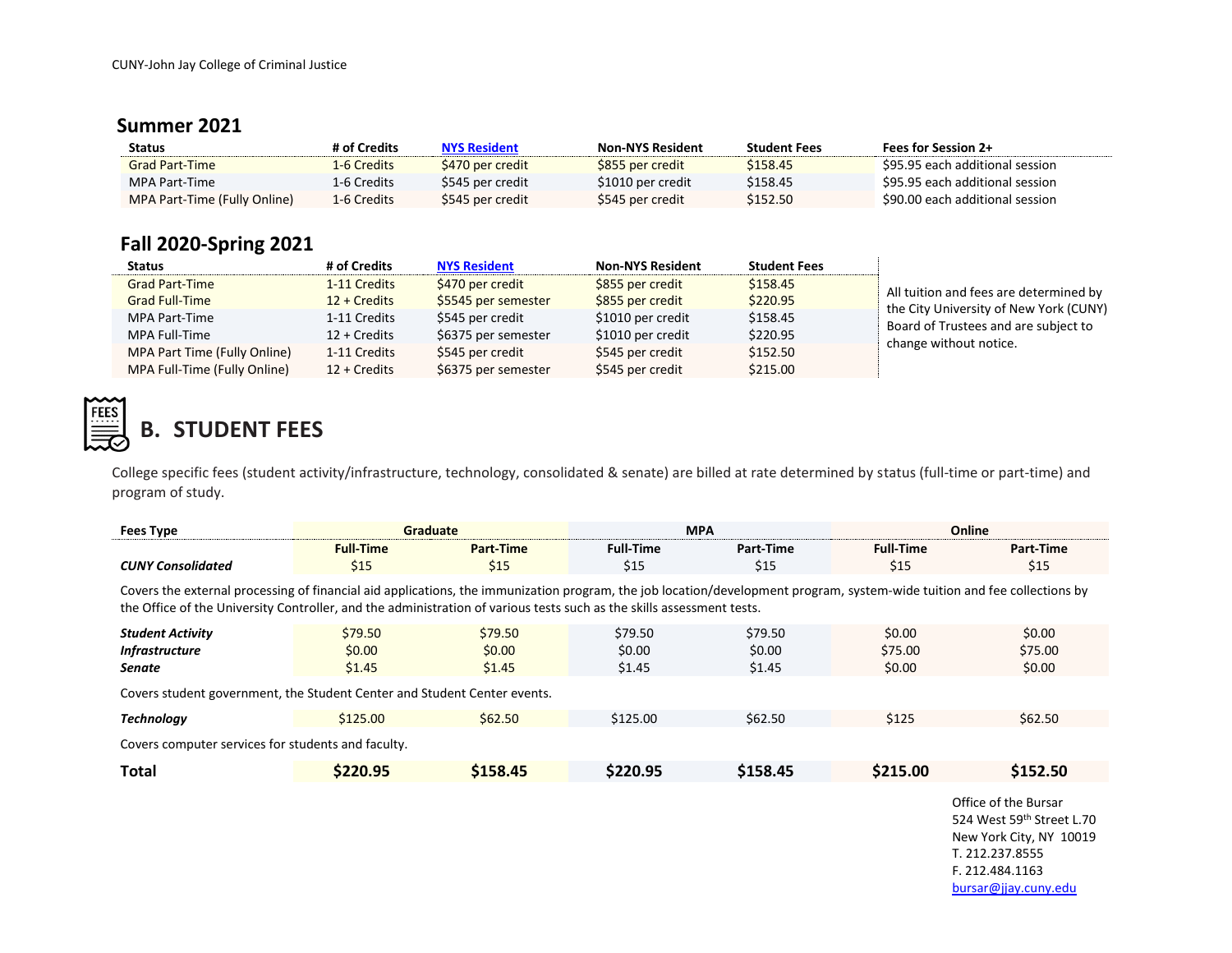|            | <b>GRADUATE FEES</b>          | <b>NYS Resident</b> | <b>Non-NYS Resident</b>                                                                                                                           |  |
|------------|-------------------------------|---------------------|---------------------------------------------------------------------------------------------------------------------------------------------------|--|
|            | Academic Excellence 3 Cred    | \$126               | \$126                                                                                                                                             |  |
|            | Academic Excellence 6 Cred    | \$252               | \$252                                                                                                                                             |  |
|            | Academic Excellence 9 Cred    | \$378               | \$378                                                                                                                                             |  |
|            | Academic Excellence 12 + Cred | \$500               | \$500                                                                                                                                             |  |
| <b>TEC</b> |                               |                     | Annlies to MA Criminal Justice, MA Forensic Psychology, MA Forensic Mental Health Counseling, Postaraduate Cert, Forensic Psychology & MA-ID Dual |  |

*Applies to MA Criminal Justice, MA Forensic Psychology, MA Forensic Mental Health Counseling, Postgraduate Cert. Forensic Psychology & MA-JD Dual Degree NY Law School. These highly selective and rigorous programs admit a talented and demanding student body who require career, scholarship and other student services beyond the scope of the services that the college can support.* 

| Contact Hour 1 HR | \$65  | \$85  |
|-------------------|-------|-------|
| Contact Hour 2 HR | \$130 | \$170 |

*If the student is registered for a course that meets for hours beyond the credit limit, each contact hour above the course credit limit is charged.*

*Maintenance of Matriculation*  $\frac{1}{225}$  \$370 *If a graduate student is not registered for any credit-bearing classes that are recognized by their program, they must register for maintenance of matriculation status and pay the required fee, which cannot be waived.*



<span id="page-2-0"></span>

| Late Registration (\$25)     | Registration after the first official day of classes will incur a \$25.00 fee once.                                                                                                                                                                                                                                                                                                                                                                                                                                                        |
|------------------------------|--------------------------------------------------------------------------------------------------------------------------------------------------------------------------------------------------------------------------------------------------------------------------------------------------------------------------------------------------------------------------------------------------------------------------------------------------------------------------------------------------------------------------------------------|
| Change of Program (\$18)     | Any changes made to a student's existing program (adding/swapping courses) after the first official day of classes<br>will incur a charge of \$18.00/per change.                                                                                                                                                                                                                                                                                                                                                                           |
| Late Payment (\$15)          | Students whose payments are not received by the due date indicated in CUNYfirst will be charged a \$15.00 fee.                                                                                                                                                                                                                                                                                                                                                                                                                             |
| <b>Returned Check (\$20)</b> | Checks returned unpaid to the College by a financial institution, regardless of the amount or reason for the<br>return, will automatically incur a \$20.00 fee/per occurrence, in addition to the original obligation. John Jay<br>College will attempt to notify the student or former student who submitted the returned check to provide<br>information on making payment. The Bursar's Office will no longer accept checks in payment of tuition or fees,<br>even if the student or former student wishes to use someone else's check. |

Office of the Bursar 524 West 59th Street L.70 New York City, NY 10019 T. 212.237.8555 F. 212.484.1163 [bursar@jjay.cuny.edu](mailto:bursar@jjay.cuny.edu)